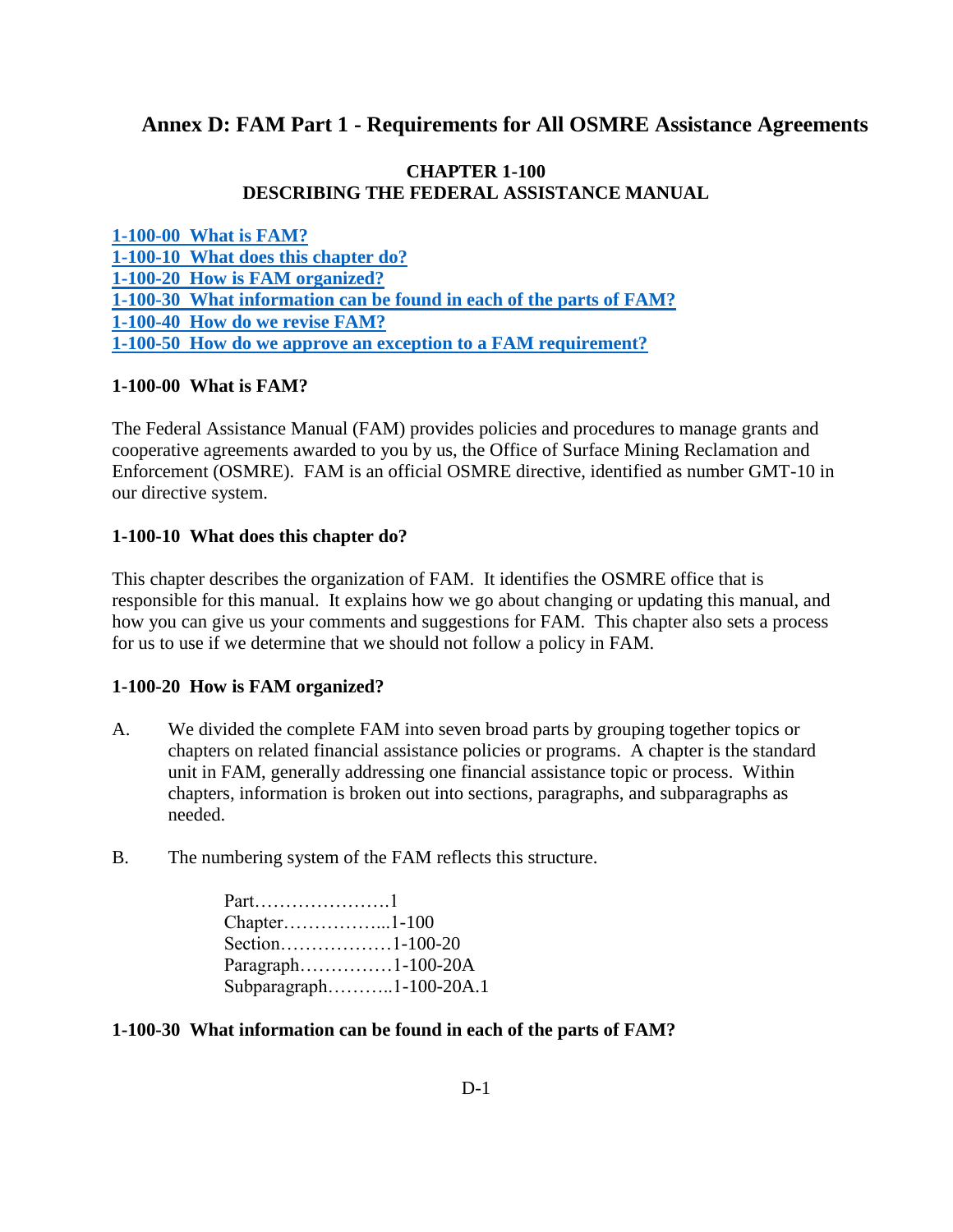FAM chapters are broadly grouped into seven parts.

Part 1- Requirements for All OSMRE Assistance Agreements This includes general policies and procedures for any OSMRE grant or cooperative agreement. These chapters describe the rules, and processes we use to award and manage assistance agreements.

Part 2 General Requirements for Federal Assistance This includes policies for the assistance awarded by all federal agencies. These policies come from Federal laws, executive orders, and regulations, particularly Office of Management and Budget (OMB) circulars.

Part 3- Allowable Costs This explains which costs may be charged to OSMRE assistance agreements and how to handle different types of costs.

Part 4- Abandoned Mine Lands (AML) Grant Program This includes specific program, financial, and grant processing requirements for the AML program.

Part 5- Regulatory Grant Program This includes specific requirements for the Title V regulatory program.

Part 6- Watershed Cooperative Agreement Program This includes specific requirements for watershed cooperative agreements.

Part 7- Technical Studies Cooperative Agreement Programs This includes specific requirements for applied science, and underground mine map agreements.

## <span id="page-1-0"></span>**1-100-40 How do we revise FAM?**

- A. The Division of Reclamation Support, in the Program Support Directorate in OSMRE headquarters, is responsible to manage FAM.
- B. We will revise FAM when necessary to reflect changes in OSMRE financial assistance programs, the policies and procedures governing assistance, or the processes we use to award and manage assistance agreements.
- C. We encourage all FAM users to suggest improvements or revisions to this manual. Please send suggestions or comments to the Assistant Director, Program Support (AD-PS), or contact us through this website.
- D. We will make proposed revisions to FAM available for review. We will address the comments we receive as required by OSMRE policy on directives.
- E. We may issue temporary FAM directives to reflect short-term changes. We may also use temporary FAM directives to implement new or revised policies or procedures quickly.